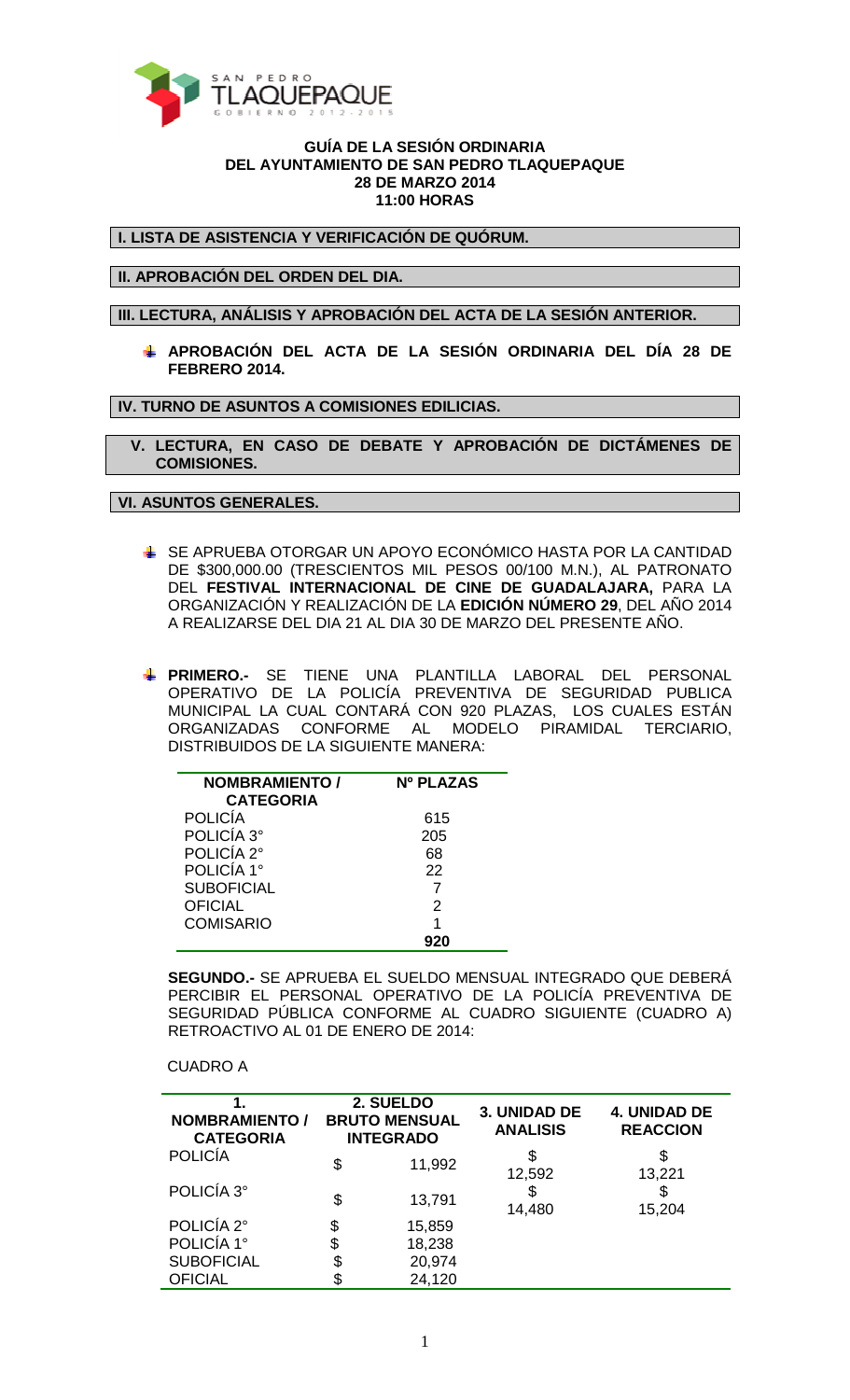

SUELDO MENSUAL INTEGRADO (SUELDO, COMPLEMENTO DE SUELDO, DESPENSA Y TRANSPORTE) QUE DEBE PERCIBIR EL PERSONAL OPERATIVO PARA EL EJERCICIO 2014.

**TERCERO.-** SE MODIFICARÁ EL SUELDO MENSUAL INTEGRADO ACTUAL DEL PERSONAL OPERATIVO, SIN QUE EN NINGÚN CASO SE VEAN DISMINUIDAS SUS PERCEPCIONES, ESTABLECIENDO PARA ELLO EL CONCEPTO DE SUELDO BASE MENSUAL PARA EL EJERCICIO 2014 DE ACUERDO AL SIGUIENTE TABULADOR (CUADRO B):

| <b>CUADRO B</b>                                                                                 |                            |                                                          |
|-------------------------------------------------------------------------------------------------|----------------------------|----------------------------------------------------------|
| <b>NOMBRAMIENTO / CATEGORIA</b>                                                                 | <b>SUELDO BASE 2013</b>    |                                                          |
| <b>POLICÍA</b><br>POLICÍA 3°<br>POLICÍA 2°<br>POLICÍA 1°<br><b>SUBOFICIAL</b><br><b>OFICIAL</b> | \$<br>\$<br>\$<br>\$<br>\$ | 11,000<br>11,395<br>13,137<br>14,879<br>16,621<br>18,363 |
|                                                                                                 |                            |                                                          |

EN CASO DE QUE EL PERSONAL OPERATIVO NO REBASE EL TABULADOR DEL CUADRO B, SE INCREMENTARÁ EL SUELDO BASE EN LA CANTIDAD NECESARIA PARA LLEGAR AL TABULADOR, EN CASO QUE EL PERSONAL OPERATIVO SI REBASE EL TABULADOR DEL CUADRO B, CONSERVARÁ LA PERCEPCIÓN POR CONCEPTO DE SUELDO BASE QUE ACTUALMENTE PERCIBE; POR LO QUE NINGUNA PERSONA PODRÁ TENER INCREMENTO EN EL CONCEPTO DE SUELDO BASE SI REBASA LO ESTABLECIDO EN EL CUADRO B.

**CUARTO.-** EL PERSONAL OPERATIVO QUE CON EL AJUSTE EN EL CONCEPTO DE "SUELDO BASE", Y CONSIDERANDO LA AYUDA DE DESPENSA Y AYUDA DE TRANSPORTE QUE SE PERCIBE ACTUALMENTE, QUEDEN POR DEBAJO DE LOS TABULARES DEL CUADRO A COLUMNA 2 DE ACUERDO A SU NOMBRAMIENTO, SE AJUSTARÁ EN EL CONCEPTO DE "COMPLEMENTO DE SUELDO" POR LA CANTIDAD NECESARIA PARA AJUSTARSE AL SUELDO MENSUAL INTEGRADO BRUTO SEÑALADO EN DICHO CUADRO, LA CUAL ESTARÁ GRAVADA PARA EL IMPUESTO SOBRE LA RENTA E INTEGRARÁ PARA EL PAGO DE PRESTACIONES POR EL EJERCICIO FISCAL 2014.

**QUINTO.-** SE OTORGARÁ UNA "GRATIFICACIÓN ADICIONAL" PARA AJUSTAR A LOS ELEMENTOS QUE INTEGREN LA UNIDAD DE ANÁLISIS Y UNIDAD DE REACCIÓN DE ACUERDO A SU NOMBRAMIENTO Y CONFORME AL CUADRO A COLUMNAS 3 Y 4 RESPECTIVAMENTE; SI LOS ELEMENTOS YA REBASAN DICHOS TABULADORES YA NO SE OTORGARÁ CANTIDAD ALGUNA. ASÍ MISMO ESTA PRESTACIÓN ESTARÁ CONDICIONADA A QUE PERMANEZCAN EN DICHAS UNIDADES, GRAVARÁ PARA EL IMPUESTO SOBRE LA RENTA E INTEGRARÁ PARA EL PAGO DE PRESTACIONES POR EL EJERCICIO FISCAL 2014.

**SEXTO.-** EL INCREMENTO SALARIAL, RENIVELACIÓN Y GRATIFICACIÓN SERÁ RETROACTIVA AL 01 DE ENERO DE 2014.

**SÉPTIMO.-** SE SUBSIDIA EL IMPUESTO SOBRE LA RENTA A CARGO DEL TRABAJADOR, POR LOS CONCEPTOS DE PRIMA VACACIONAL, DÍA DEL SERVIDOR PÚBLICO Y AGUINALDO POR EL EJERCICIO FISCAL 2014.

**OCTAVO.-** SE CONDICIONA EL OTORGAMIENTO DE LA PRESTACIÓN DE REGALO NAVIDEÑO, AL PERSONAL OPERATIVO CUYO SUELDO MENSUAL INTEGRADO NO REBASE LA CANTIDAD DE \$13,000.00 (TRECE MIL PESOS MENSUALES 00/100 M.N.) Y QUE TENGA SEIS MESES LABORANDO.

**NOVENO.-** SE CONDICIONA EL OTORGAMIENTO DE LA PRESTACIÓN DE AYUDA DE ÚTILES ESCOLARES AL PERSONAL OPERATIVO CUYO SUELDO MENSUAL INTEGRADO NO REBASE LA CANTIDAD DE \$13,000.00 (TRECE MIL PESOS 00/100 M.N.) MENSUALES; SI EL TRABAJADOR TIENE MENOS DE UN AÑO LABORANDO,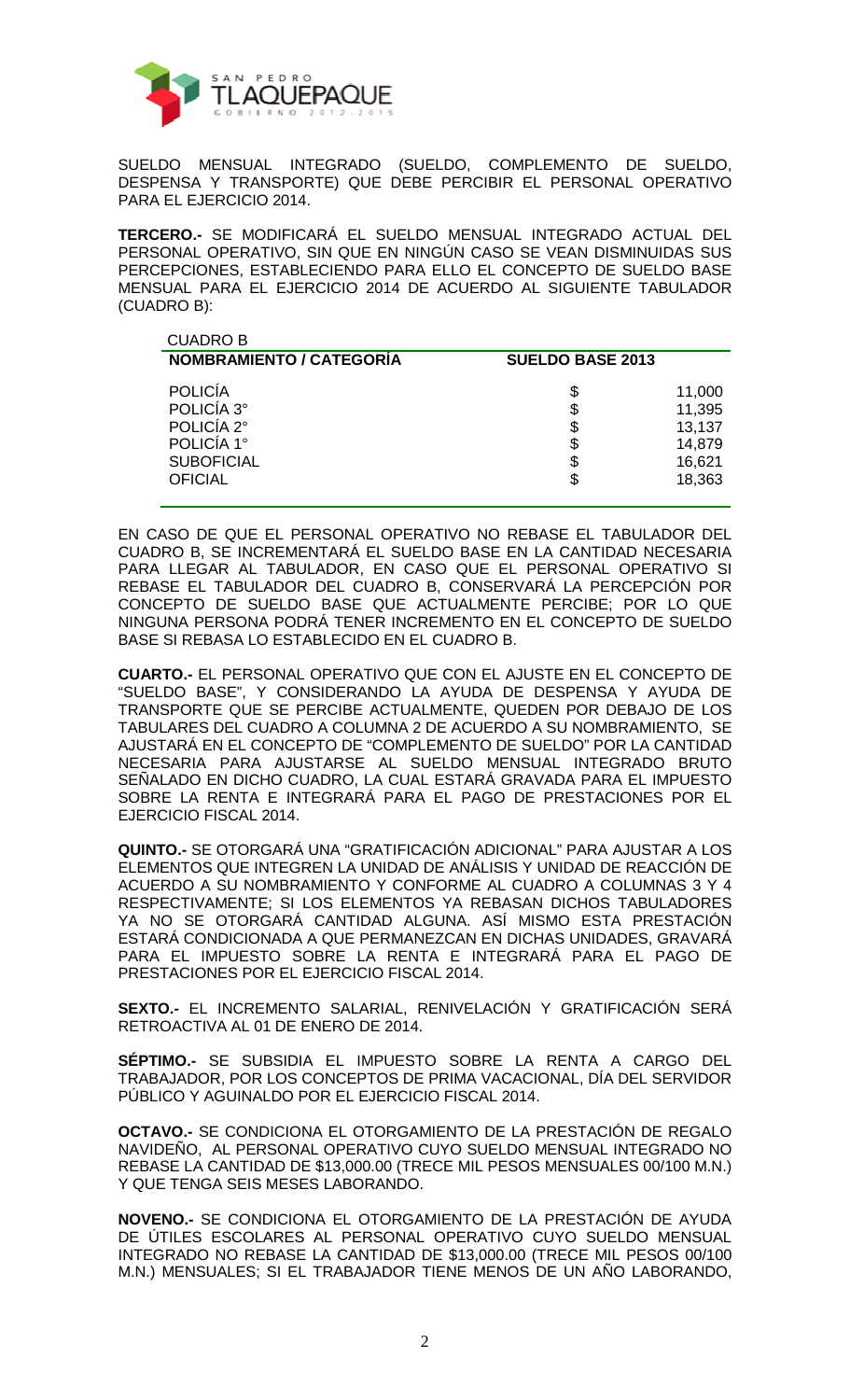

EL PAGO SE REALIZARÁ DE MANERA PROPORCIONAL A PARTIR DE SU FECHA DE INGRESO.

**DÉCIMO.-** LA MODIFICACIÓN A LA PLANTILLA DE PERSONAL DEL MUNICIPIO DE SAN PEDRO TLAQUEPAQUE JALISCO, CON EFECTOS RETROACTIVOS A PARTIR DEL 01 DE ENERO DE 2014, DE CONFORMIDAD CON LA PLANTILLA DE PERSONAL QUE SE ADJUNTA COMO ANEXO 1, EL CUAL FORMA PARTE INTEGRANTE DEL PRESENTE DICTAMEN.

**SE APRUEBA INCREMENTAR EN \$15,000 MIL PESOS MENSUALES, EL** APOYO QUE SE VIENE OTORGANDO AL PERSONAL OPERATIVO DE LA DIRECCIÓN DE ASEO PUBLICO POR CONCEPTO DEL TIEMPO EXTRAORDINARIO LABORADO CON MOTIVO DE LA LIMPIEZA DE LOS DIFERENTES TIANGUIS DEL MUNICIPIO, EN VIRTUD DE QUE SE INCREMENTARON 6 TIANGUIS MAS Y POR TANTO EL MISMO NÚMERO DE CHOFERES. LO ANTERIOR RETROACTIVO AL MES DE FEBRERO 2014, QUEDANDO EN LA CANTIDAD DE \$150,000.00 (CIENTO CINCUENTA MIL PESOS 00/100 M.N.) MENSUALES.

| <b>TIANGUIS</b><br><b>COLONIA</b> | <b>DOMICILIO</b>                                                                             | <b>DIA DE TRABAJO</b> |
|-----------------------------------|----------------------------------------------------------------------------------------------|-----------------------|
| COL.<br><b>INDÍGENA</b>           | <b>ANTIGUO</b><br><b>CAMINO</b><br>$\mathsf{A}$<br>TLAJOMULCO, CERCA DE LA<br><b>PEDRERA</b> | MIÉRCOLES Y JUEVES    |
| <b>LÓPEZ</b><br><b>COTILLA</b>    | CALLE JESÚS RAMÍREZ ENTRE<br>MANUEL GÓMEZ MORIN<br><b>JUÁREZ</b>                             | <b>SÁBADO</b>         |
| <b>SANTIBÁÑEZ</b>                 | LA GARITA (LÁZARO CÁRDENAS<br>Y GUIRNALDA)                                                   | <b>MARTES</b>         |
| <b>EMILIANO</b><br><b>ZAPATA</b>  | CALLE MORELOS Y LÓPEZ<br><b>COTILLA</b>                                                      | <b>LUNES</b>          |
| <b>BUENOS</b><br><b>AIRES</b>     | <b>CALLE ISAC ARRIAGA</b>                                                                    | <b>DOMINGO</b>        |
| <b>EL TAPATIO</b>                 | CALLE MARTIN ENTRE AGUSTIN<br>Y PEDRO                                                        | <b>LUNES</b>          |
|                                   |                                                                                              |                       |

**SE APRUEBA INCREMENTAR 40 PLAZAS OPERATIVAS EN LA COMISIARIA** DE LA POLICIA PREVENTIVA MUNICIPAL, MISMAS QUE SERAN DISTRIBUIDAS DE ACUERDO AL ESQUEMA PIRAMIDAL TERCIARIO QUE NOS SEÑALA EL SISTEMA NACIONAL DE SEGURIDAD PÚBLICA, RETROACTIVAS AL 16 DE MARZO DE 2014, QUEDANDO DE LA SIGUIENTE MANERA:

| <b>NOMBRAMIENTO</b><br>/ CATEGORÍA | <b>INCREMENTO</b><br><b>EN PLAZAS</b> |
|------------------------------------|---------------------------------------|
| <b>POLICÍA</b>                     | 27                                    |
| <b>POLICÍA 3°</b>                  | g                                     |
| <b>POLICÍA 2°</b>                  | 3                                     |
| <b>POLICÍA 1°</b>                  |                                       |
|                                    |                                       |

 SE APRUEBA LA REESTRUCTURACIÓN DE LAS PLAZAS OPERATIVAS DE LA UNIDAD DE PROTECCIÓN CIVIL Y BOMBEROS DEL MUNICIPIO, RESPECTO DE LAS 71 PLAZAS AUTORIZADAS, LAS QUE DE ACUERDO A LAS NECESIDADES DE LA DEPENDENCIA SE REQUIERE QUEDAR DE LA SIGUIENTE MANERA:

| <b>PUESTO</b>                | <b>PLAZAS</b> | <b>PLAZAS</b><br><b>ACTUALES   MODIFICADAS</b> |
|------------------------------|---------------|------------------------------------------------|
| <b>OFICIAL DE PROTECCIÓN</b> | 52            | 47                                             |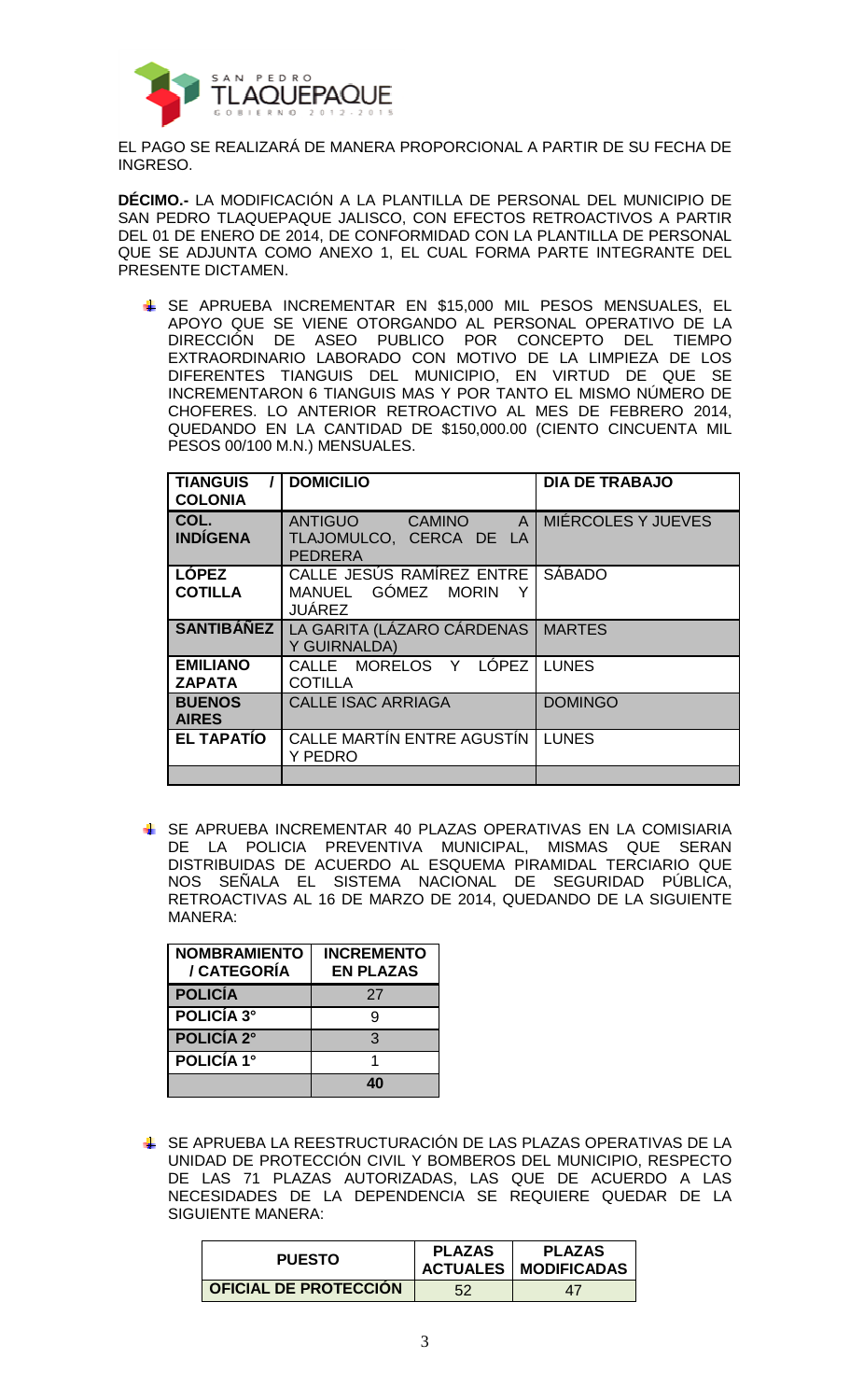

| <b>CIVIL Y CHOFER</b>                  |   |  |
|----------------------------------------|---|--|
| <b>OFICIAL TERCERO</b>                 |   |  |
| <b>OFICIAL SEGUNDO</b>                 | 5 |  |
| <b>OFICIAL PRIMERO</b>                 |   |  |
| <b>SUB COMANDANTE</b>                  | 3 |  |
| <b>COMANDANTE</b>                      |   |  |
| <b>COORDINADOR</b><br><b>OPERATIVO</b> |   |  |

SE APRUEBA EL INCREMENTO SALARIAL RETROACTIVO AL 01 DE ENERO DE 2014 PARA EL PERSONAL OPERATIVO DE LA UNIDAD DE PROTECCIÓN CIVIL Y BOMBEROS DEL MUNICIPIO DE TLAQUEPAQUE DE CONFORMIDAD CON LOS SIGUIENTES TABULADORES:

| <b>PUESTO</b>                              | <b>SUELDO</b><br><b>BASE</b> | <b>COMPLEME</b><br><b>NTO</b><br><b>SUELDO</b> | <b>AYUDA</b><br><b>DESPENSA</b> | <b>AYUDA</b><br><b>TRANSPORTE</b> | <b>SUELDO</b><br><b>MENSUAL</b><br><b>INTEGRA</b><br><b>DO</b> |
|--------------------------------------------|------------------------------|------------------------------------------------|---------------------------------|-----------------------------------|----------------------------------------------------------------|
| <b>OFICIAL DE</b>                          |                              |                                                |                                 |                                   |                                                                |
| <b>PROTECCION</b><br><b>CIVIL Y CHOFER</b> | 11,000                       | 312                                            | 540                             | 140                               | 11,992                                                         |
| <b>OFICIAL</b><br><b>TERCERO</b>           | 11,300                       | 312                                            | 540                             | 140                               | 12,292                                                         |
| <b>OFICIAL</b><br><b>SEGUNDO</b>           | 11,600                       | 312                                            | 540                             | 140                               | 12,592                                                         |
| <b>OFICIAL</b><br><b>PRIMERO</b>           | 11,900                       | 312                                            | 540                             | 140                               | 12,892                                                         |
| <b>SUB</b><br><b>COMANDANTE</b>            | 12,200                       | 612                                            | 540                             | 140                               | 13,492                                                         |
| <b>COMANDANTE</b>                          | 12,500                       | 1,512                                          | 540                             | 140                               | 14,692                                                         |
| <b>COORDINADOR</b><br><b>OPERATIVO</b>     | 12,136                       | 5,214                                          | 140                             | 96                                | 17,586                                                         |

- SE AUTORIZA AL PRESIDENTE MUNICIPAL, SECRETARIO DEL AYUNTAMIENTO, SINDICO MUNICIPAL Y ENCARGADO DE LA HACIENDA MUNICIPAL PARA LA FIRMA DEL CONVENIO DE COLABORACIÓN CON EL GOBIERNO DEL ESTADO DE JALISCO, A TRAVÉS DE LA SECRETARIA DE DESARROLLO SOCIAL PARA LA PARTICIPACIÓN DEL MUNICIPIO DE SAN PEDRO TLAQUEPAQUE EN EL PROGRAMA DENOMINADO **"MOCHILAS CON LOS ÚTILES", PARA EL EJERCICIO 2014.** SE AUTORIZA LA AFECTACIÓN DE LAS PARTICIPACIONES ESTATALES, PARA GARANTIZAR EL CUMPLIMIENTO DEL PRESENTE ACUERDO.
- SE APRUEBA LA REFORMA AL ARTÍCULO **92** DE LA **CONSTITUCIÓN POLÍTICA DEL ESTADO DE JALISCO, MEDIANTE DECRETO 24817** EMITIDO POR EL CONGRESO DEL ESTADO DE JALISCO. **PARA QUEDAR COMO SIGUE: ARTÍCULO 92.-** PARA LOS EFECTOS DE LAS RESPONSABILIDADES A QUE ALUDE ESTE TÍTULO, SE CONSIDERAN SERVIDORES PÚBLICOS A LOS REPRESENTANTES DE ELECCIÓN POPULAR; A LOS MIEMBROS DEL PODER JUDICIAL DEL ESTADO E INTEGRANTES DEL TRIBUNAL DE ARBITRAJE Y ESCALAFÓN PREVISTOS EN ESTA CONSTITUCIÓN; **EL PRESIDENTE DE LA JUNTA LOCAL Y LOS PRESIDENTES DE LAS JUNTAS ESPECIALES DE LA LOCAL DE CONCILIACIÓN Y ARBITRAJE**; A LOS MIEMBROS DEL INSTITUTO ELECTORAL DEL ESTADO; A LOS INTEGRANTES DE LA COMISIÓN ESTATAL DE DERECHOS HUMANOS, LOS MIEMBROS DEL INSTITUTO DE TRANSPARENCIA E INFORMACIÓN PÚBLICA DE JALISCO; Y EN GENERAL, A TODA PERSONA QUE DESEMPEÑE UN CARGO O COMISIÓN DE CUALQUIERA NATURALEZA EN LA ADMINISTRACIÓN PÚBLICA DEL ESTADO O DE LOS MUNICIPIOS, ASÍ COMO A QUIENES PRESTEN SERVICIOS EN LOS ORGANISMOS DESCENTRALIZADOS, FIDEICOMISOS PÚBLICOS Y EMPRESAS DE PARTICIPACIÓN ESTATAL O MUNICIPAL MAYORITARIA, QUIENES SERÁN